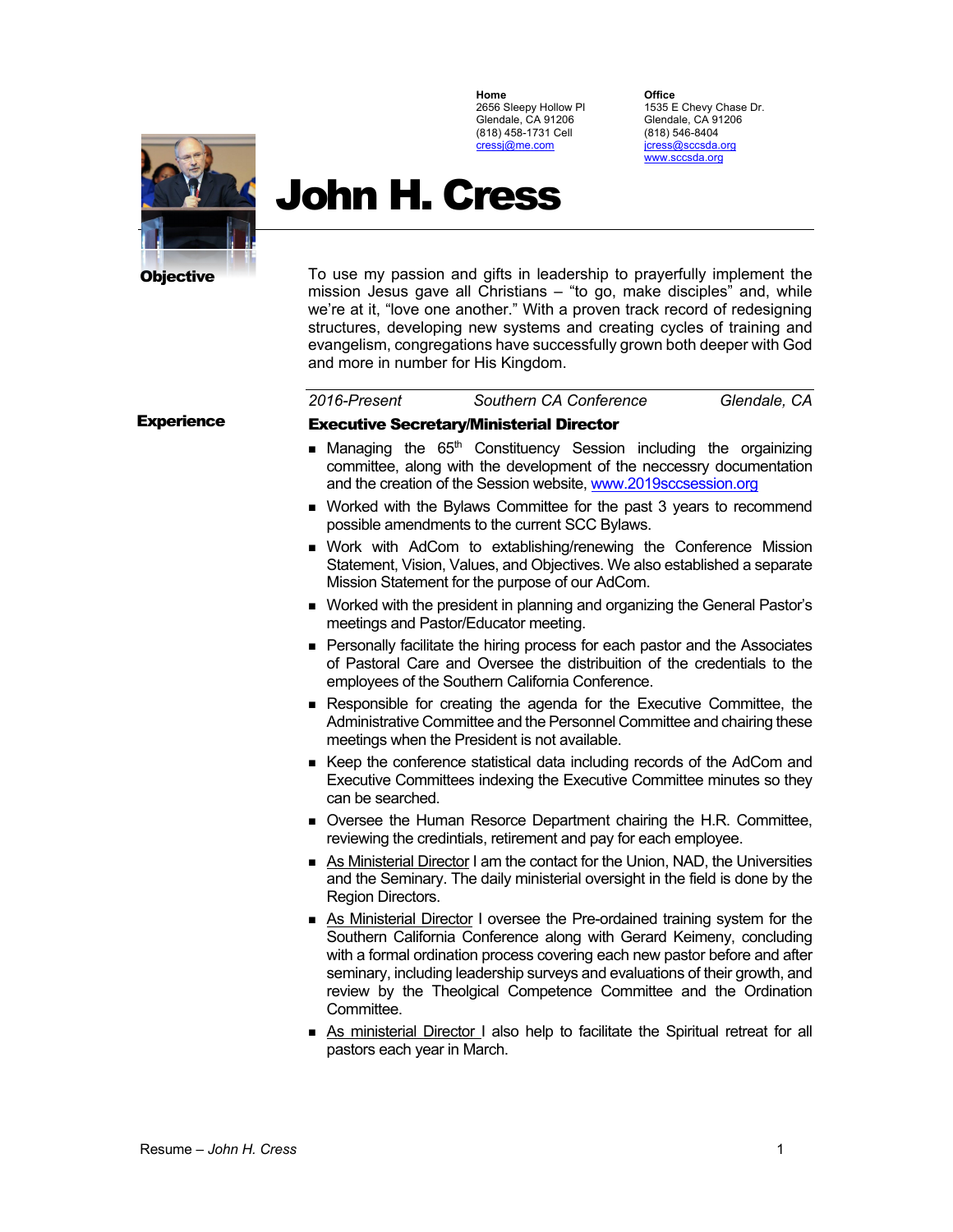*2011-2015 Potomac Conference Staunton, VA*

#### Vice President of Pastoral Ministries

- Work with Conference officers in extablishing strategic plans, initiatives and leadership development for members of the pastoral team.
- Reorganized the Pastoral Ministries Department, including hiring and training two Associates to provide monthly coaching for pastors as well as collaboration in hiring process of church pastors. Also hired third Associate to oversee evangelism and church planting for the conference.
- Supervise a department of five Associates and an Office Assistant, providing and developing systems for supervising pastors, including monthly visitation, coaching and oversight, using a Professional Base-line document and Pastoral Competency evaluation.
- Collaborate with the Pastoral Ministry Team to develop and provide Elders' Summits for leadership training, as well as regional lay ministry training events called EQUIP. To date, more than 3,000 laity have been trained in a varieity of ministries. In addition, Pastoral Ministries is responsible for planning and implementing campmeeting.
- Supervise pastoral LEAD groups (Cluster groups) for leadership training and fellowship. Provide coaching to nine leaders of the LEAD groups in addition to the pastors of the largest churches (churches with 3 or more on the staff).
- Oversee a three-year intern training system for the Potomac Conference, concluding with a formal ordination process covering interns before and after seminary, leader evaluations of their growth, and review by the Ordination Committee.
- Vet, reference, and recruit pastoral candidates for the Potomac Conference, along with Associate Directors, and act as chairperson of the Potomac Conference Corporation Personnel Committee.
- Assist in providing focus and clarity for the mission, vision, and values of the conference.

*2001-2011 LifeSource Adventist Fellowship Denver, CO*

#### Lead Pastor

- Increased attendance from 190 to 475. Initially provided leadership to a decimated congregation whose attendance had declined from 800+ to 190 over a five-year period. Led by promoting healing and growing in visionary focus on the mission of Jesus.
- By casting the vision that "individuals are more important than ideas," the congregation was encouraged to allow for change without destroying itself and thus reflect the church's motto, "to be a place where love for all leads all to Christ."
- Redesigned the functional structures of LifeSource by creating new systems such as.
	- o A ministry Discovery Center
	- o A new member assimilation system
	- o A small group system,
	- o A leadership training process
	- o An evangelism cycle and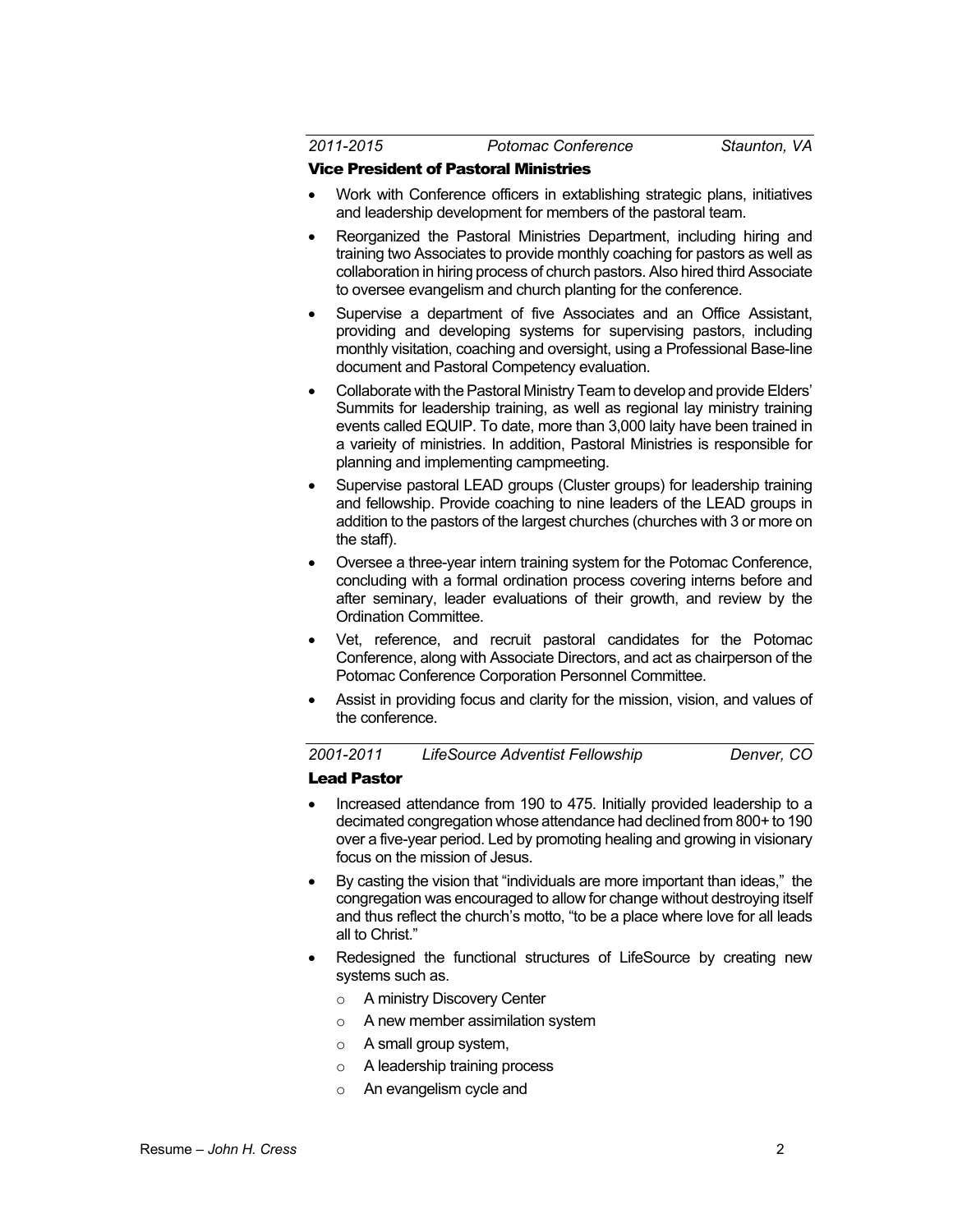- o A worship and technology system
- Promoted and encouraged a million dollar renovation of the church worship center including a significant technology upgrade.
- Led the congregation in developing its mission, vision and core values through a congregational assessment and board appraisals. Established an accountability system for strategic implementation of the mission via the church board and mission, boundary, and accountability principles.
- Led the congregants to be involved in their community through partnerships with twelve nonprofit organizations (with more than 93% participation from attending congregants) including partnering with local Adventist Hospitals for short term mission projects.
- Provided support and leadership for the "Worship and the Arts " and the "iLead" Conferences sponsored by the Rocky Mountain Conference and North American Division. My wife, Karen, currently "Vice President of Leadership Development" at the Rocky Mountain Conference, led and organized both conferences.
- Developed a strategic Discipleship plan to encourage every member to grow as a disciple of Jesus Christ in four specific areas: Belonging, Believing, Becoming, and Blessing (Blessing includes participating in the mission of Jesus to serve and share).
- Led and mentored a process to plant an additional church site of LifeSource Adventist Fellowship in Downtown Denver with the support of the Rocky Mountain Conference and the Mid-America Union. The Downtown church began weekly services on the weekend of September 10, 2010.

| 1992-2001 | Seventh-day Adventist Church |  |
|-----------|------------------------------|--|
|-----------|------------------------------|--|

#### Lead Pastor

- Increased church membership from 400 to 760, including after spawning a Hispanic company of 40 members.
- Provided leadership in promoting a healing environment for a fragmented and shrinking congregation by creating a mission statement and casting a vision for the church to become a purpose-led church.
- Encouraged every member to commit to a ministry through the teaching and the discovery of spiritual gifts.
- Promoted a yearly evangelistic outreach plan to include entry events such as musical productions and dramas under the direction of my wife and follow-up programs including Revelation Seminars, health education seminars and "revival" speakers.
- Contributed as one of ten consultant-pastors to the editing of "Connections" (a spiritual gifts discovery resource) providing a resource for churches through Advent Source.
- Supported and promoted the expansion of the local junior academy to a 12-grade extension school. This included creating strong ties between church and school and helping to fund and facilitate building and remodeling several buildings on campus to house the expansion.
- Determined the need for additional church staff and increased staffing to include two associate pastors and one full time secretary.

*1992-2001 Seventh-day Adventist Church Placerville, CA*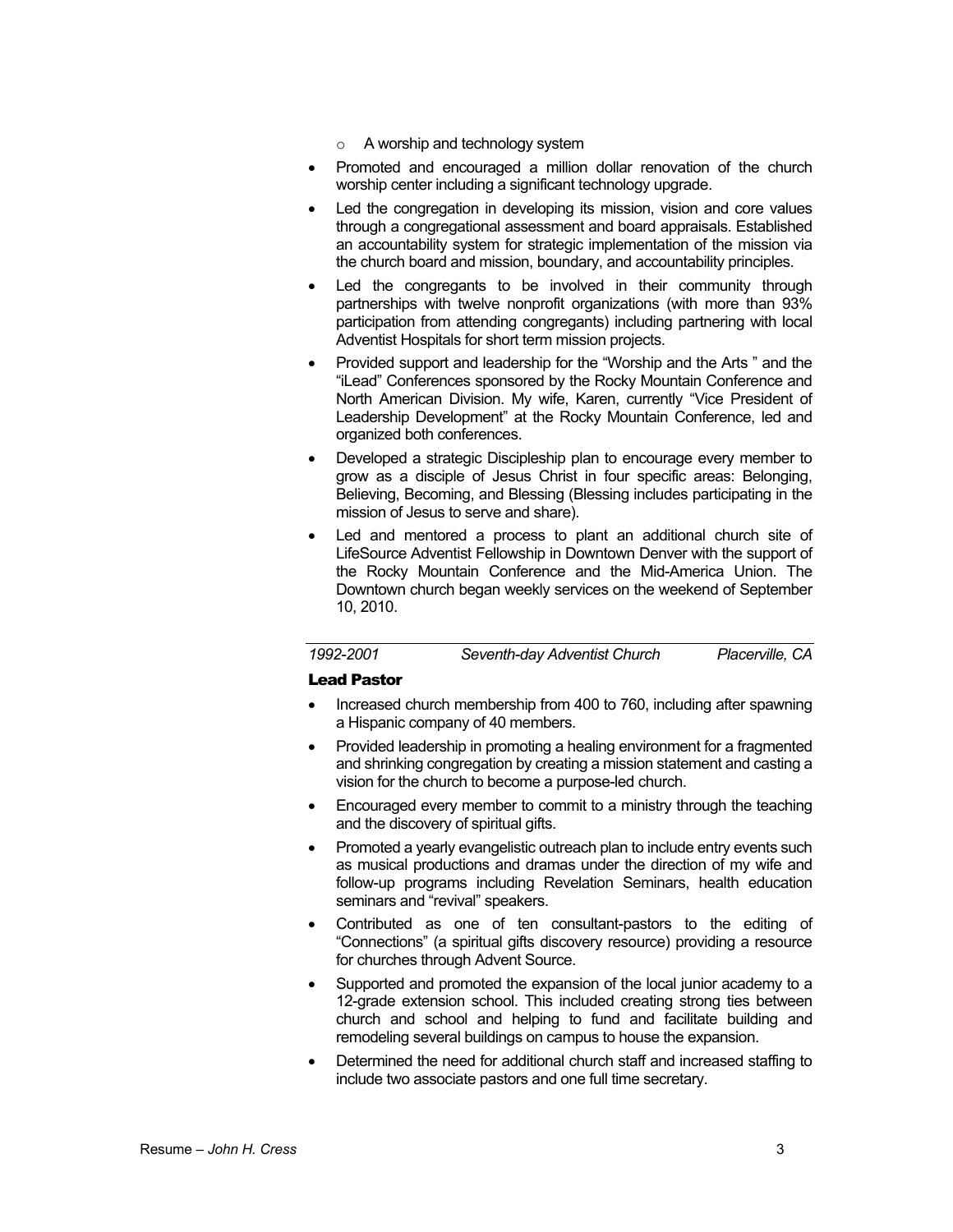- Improved crowded church facilities by facilitating the building of additional classrooms and storage buildings on existing property and purchasing additional property for new sanctuary.
- Developed and taught a weekly Pastor's Sabbath School class for new members called "Foundations." Also developed and used my "New Life" class for new member discipleship.

| 1986-1992 | Seventh-day Adventist Church | Tracy, CA |
|-----------|------------------------------|-----------|
|-----------|------------------------------|-----------|

#### Senior Pastor

- Increased church membership from 180 to 275 including a Hispanic congregation.
- Developed a forgiving and healing atmosphere in a church fractured by disillusionment after the termination of the previous pastor.
- Increased pastoral staff to include my wife on a part-time basis. Her job description included facilitating support groups, developing the music and drama ministry, working with children's ministries and developing marketing materials for both the church and local elementary school. During this time she also developed a peer-counseling program under the direction of Dr. Siang-Yang Tan from Fuller Theological Seminary.
- Developed a chapter-by-chapter Daniel and Revelation Seminar to be used in evangelistic meetings and/or new member discipleship.
- Facilitated the purchase of additional properties to expand church buildings.
- Expanded the local elementary school from 19 students to 50 students, which included building another classroom and hiring additional teachers.

*1981-1986 Valley View & Chelan SDA Churches Wenatchee, WA*

# District Pastor

- Expedited the fundraising and building of a church facility for a newly planted church in a "dark county" that would seat a congregation of 500. Completed, without debt, the entire outer structure, fellowship wing to seat 250 and the Sabbath School classroom wing.
- Implemented monthly training of church board leadership and elders. This training was directed specifically to grow new leaders in a newly planted church and the particular challenges faced.
- Increased church membership from 45 to 118 with church attendance at 150.
- Hosted weekly radio spots with a spiritual thought on the local radio station

# *1978-1979 Seventh-day Adventist Church Yakima, WA* Youth Pastor Intern

- Developed spiritual leadership among youth.
- Responsible for all youth activities, outreaches and programs

### **Education**

*1979-1981 Andrews University Berrien Springs, MI*

• M.Div., electives in church administration, architecture and youth ministry